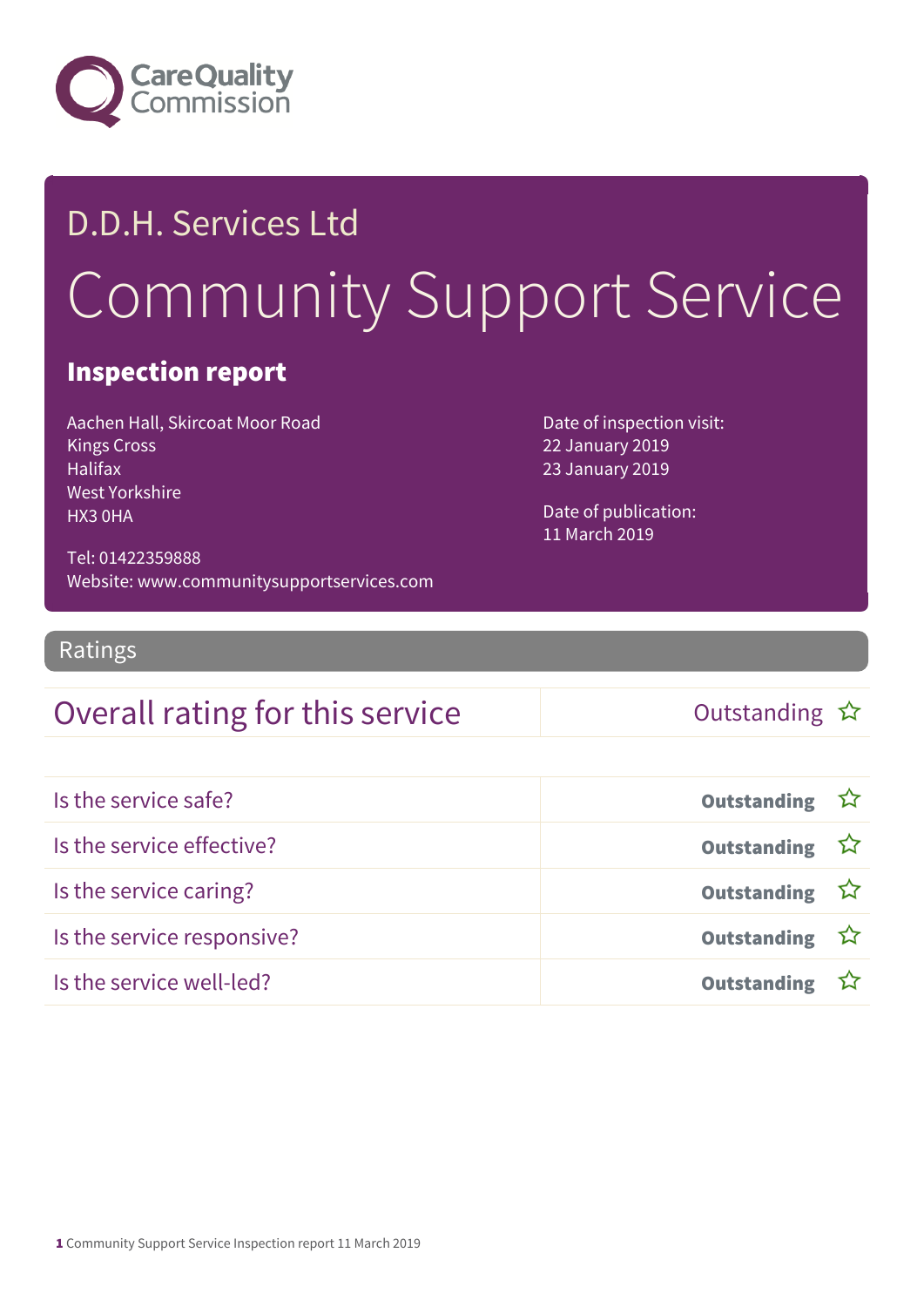## Summary of findings

#### Overall summary

We inspected Community Support Service (CSS) on 22 and 23 January 2019.

The inspection was announced. We gave the registered provider 48 hours notice of our inspection to make sure the registered manager, some staff and some people receiving support would be available to meet and speak with us.

The last inspection took place on 9 June 2016. The service was rated Good.

CSS provide day services, supported living, outreach and domiciliary care services to people with learning and/or physical disabilities.

Part of this service is a domiciliary care agency. It provides personal care to people living in their own houses and flats in the community.

Part of this service provides care and support to people living in four 'supported living' settings, so that they can live in their own home as independently as possible. People's care and housing are provided under separate contractual agreements. The Care Quality Commission (CQC) does not regulate premises used for supported living; this inspection looked at people's personal care and support.

Not everyone using CSS receives regulated activity; CQC only inspects the service being received by people provided with 'personal care'; help with tasks related to personal hygiene and eating. Where they do we also take into account any wider social care provided. At the time of our inspection, the service was providing support to 165 people. Twenty people were supported with personal care.

There was a registered manager in post, who is also one of the directors of the company. A registered manager is a person who has registered with the Care Quality Commission to manage the service. Like registered providers, they are 'registered persons'. Registered persons have legal responsibility for meeting the requirements in the Health and Social Care Act 2008 and associated Regulations about how the service is run.

The care service has been developed and designed in line with the values that underpin the Registering the Right Support and other best practice guidance. These values include choice, promotion of independence and inclusion. People with learning disabilities and autism using the service can live as ordinary a life as any citizen.

We received extremely positive views from people about the support provided to them or their family member. Without exception, people told us they felt safe and their care workers were extremely respectful. People told us they received support which had a very positive impact on their life. Staff demonstrated they were highly motivated and offered care and support that was compassionate and kind. All staff displayed a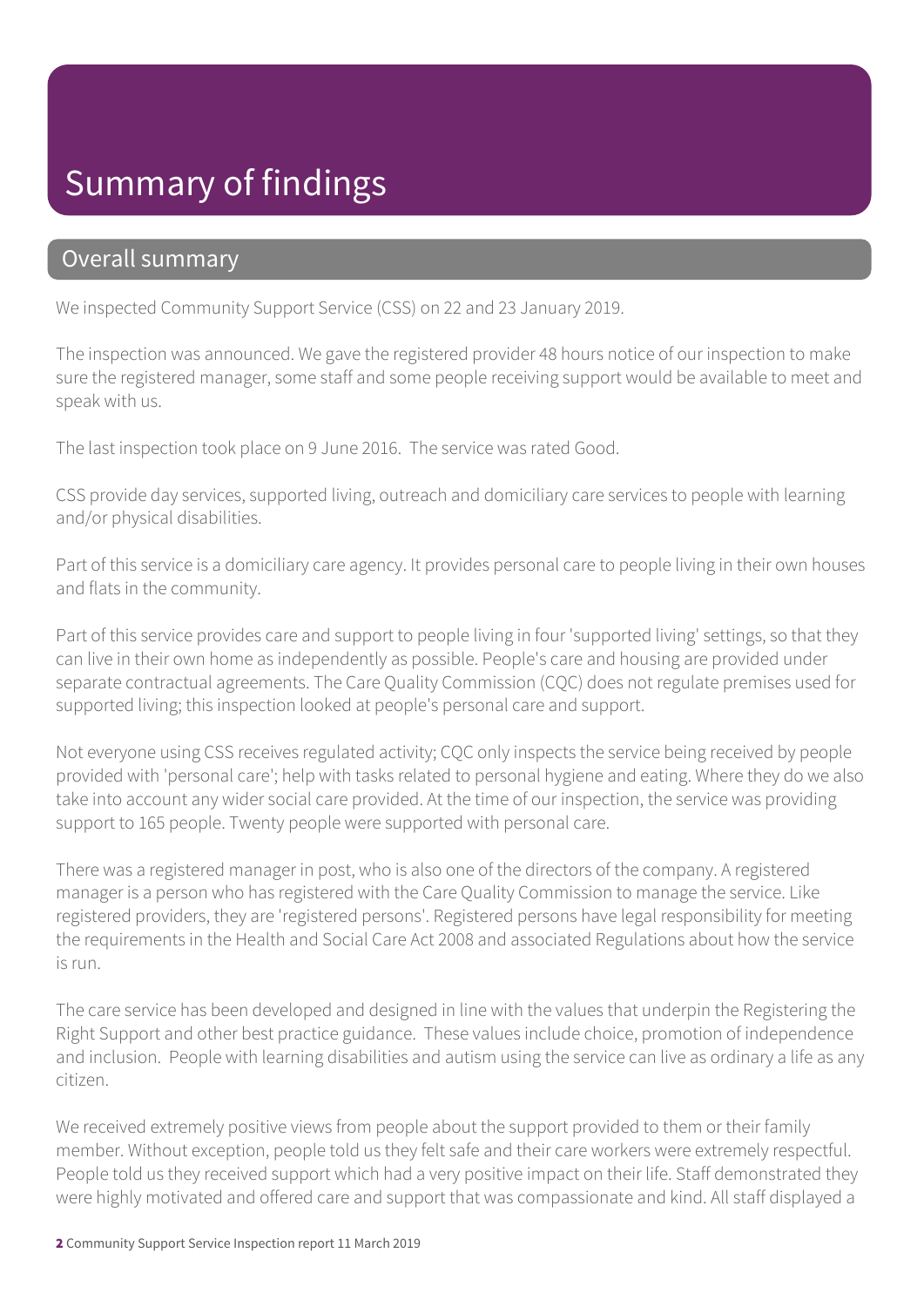sense of pride and outstanding commitment to the service and the people they supported. The service was exceptionally caring. People felt they mattered and they contributed to the service.

We found systems were in place to administer people's medicines safely. Involvement with health professionals and initiatives to consider medicines administration had had a very positive impact on people's health and well-being.

People were encouraged and supported to take positive risks to allow for an unrestricted and meaningful life.

Robust recruitment procedures were in operation and promoted people's safety. People receiving support were actively involved in the recruitment procedures.

Staff were provided with relevant training, supervision and appraisal for development and support. People receiving support were actively involved in the provision of staff training. This had a very positive impact on the staff receiving training.

There were appropriate numbers of staff employed to meet people's needs and provide a very flexible service.

People were supported to have maximum choice and control of their lives and staff supported them in the least restrictive way possible. The registered provider's policies and systems supported this practice. People had consented to receiving care and support from CSS.

People were supported to maintain a healthy diet, which considered their culture, needs and preferences, so their health was promoted and choices could be respected. Access to healthcare professionals was supported.

People said they could speak with their care workers or the registered manager if they had any worries or concerns and they would be listened to.

The registered manager was an excellent role model. They displayed a strong commitment to providing high quality care to people, which was shared by staff. They had innovative ways of promoting a positive culture and involving people in the service. The registered provider demonstrated partnership working to improve and develop the service. We found an effective system was in place to monitor service delivery. The management team placed strong emphasis on the importance of not only supporting people but their family members also. They were described as supportive and approachable and always putting the needs of people first. They showed a continued desire to improve on the service and worked closely with other agencies and healthcare professionals to do this.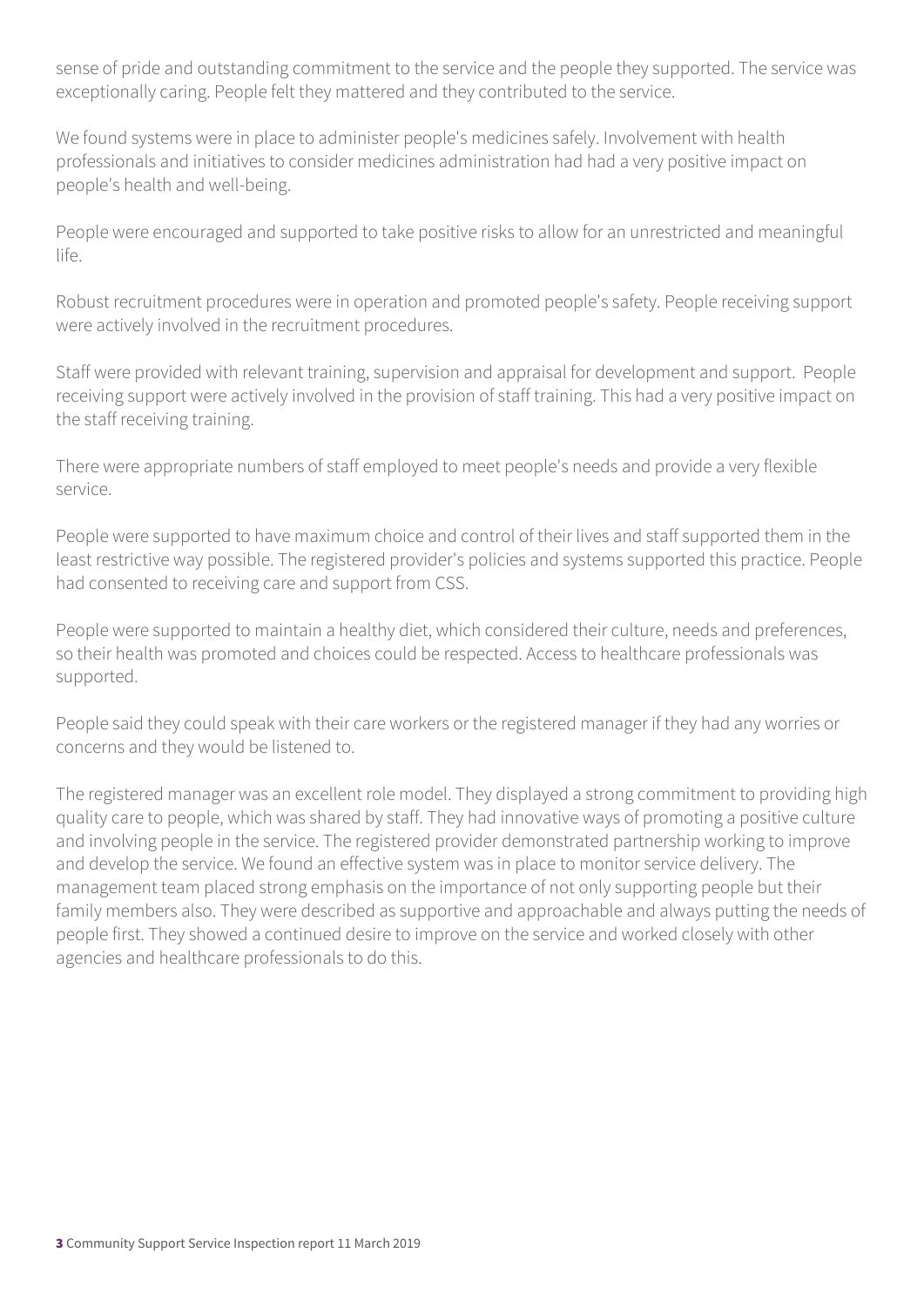#### The five questions we ask about services and what we found

We always ask the following five questions of services.

#### Is the service safe? Outstanding The service was exeptionally safe. People told us they felt safe. Staff were aware of their responsibilities in keeping people safe. There was a comprehensive and innovative approach to safeguarding, which enabled positive risk-taking to maximise their control over their lives. The procedures for managing people's medicines were well managed and had a very positive impact on people's health. Robust recruitment procedures were in operation and promoted people's involvement. Staffing levels met the needs of people who used the service. Is the service effective? In the service effective? The service was exeptionally effective. People received very flexible support that met their needs and wishes. Staff had been provided with bespoke training, supervision and appraisal at relevant frequencies so they had the skills to support people. People supported were involved in the delivery of training. People had consented to the support provided by CSS. Is the service caring? The service caring  $\hat{X}$ The service was exceptionally caring. People told us their care workers made their lives better. Staff were highly motivated and offered care and support that was compassionate and kind.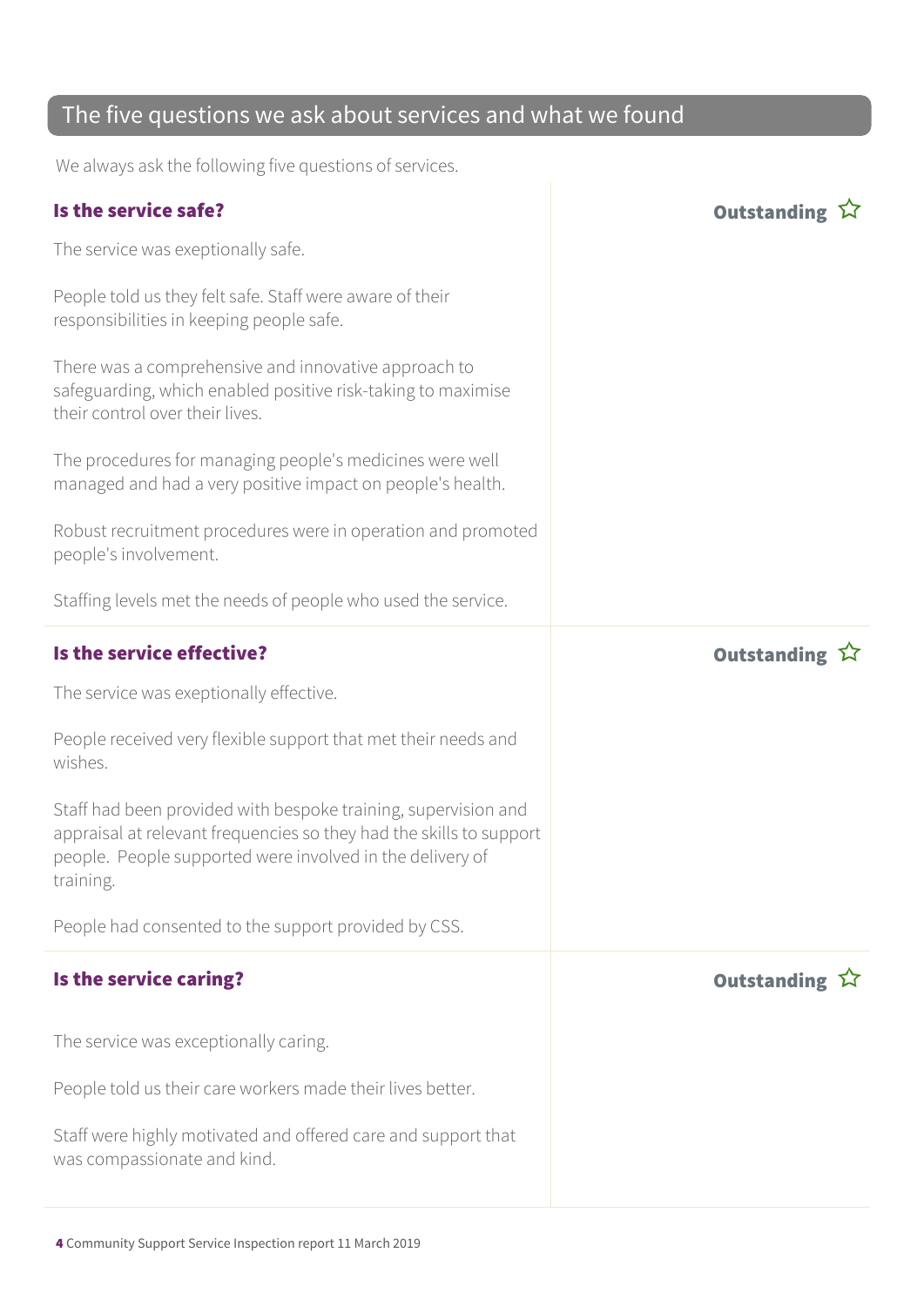| Staff were proud to work for the service and displayed a<br>commitment to supporting people in a manner which was<br>meaningful and had positive outcomes. |                    |
|------------------------------------------------------------------------------------------------------------------------------------------------------------|--------------------|
| Is the service responsive?                                                                                                                                 | <b>Outstanding</b> |
| The service was exeptionally responsive.                                                                                                                   |                    |
| Services were tailored to meet the needs of individuals and<br>delivered to ensure flexibility, choice and continuity of care.                             |                    |
| People's care plans contained relevant details and were<br>reviewed and updated as required.                                                               |                    |
| Staff understood people's preferences and support needs.                                                                                                   |                    |
| People were confident in reporting concerns to their care worker<br>and registered manager and felt they would be listened to.                             |                    |
|                                                                                                                                                            |                    |
| Is the service well-led?                                                                                                                                   | <b>Outstanding</b> |
| The service was exeptionally well led.                                                                                                                     |                    |
| The service had innovative ways of promoting a positive culture<br>and involving people in the service.                                                    |                    |
| Partnership working was promoted to improve and develop the<br>service.                                                                                    |                    |
| The culture of the service was inclusive and staff felt very valued<br>by the registered provider.                                                         |                    |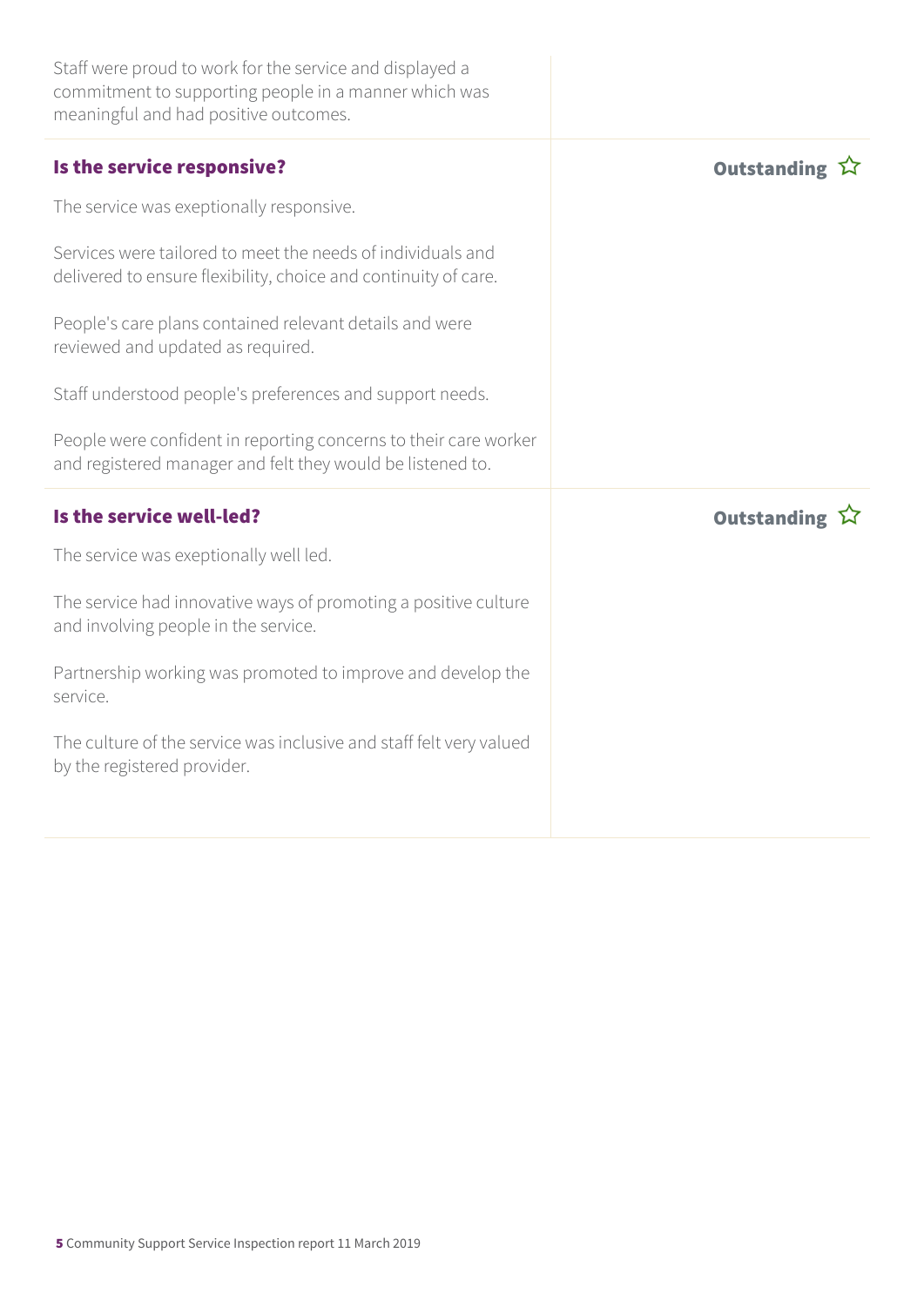

# Community Support Service Detailed findings

# Background to this inspection

We carried out this inspection under Section 60 of the Health and Social Care Act 2008 as part of our regulatory functions. This inspection checked whether the provider is meeting the legal requirements and regulations associated with the Health and Social Care Act 2008, to look at the overall quality of the service, and to provide a rating for the service under the Care Act 2014.

This inspection took place on 22 and 23 January 2019 and was announced. We gave the service 48 hours' notice of the inspection visit because the registered manager is often out of the office supporting staff or visiting people. We needed to be sure that they would be in.

The inspection team consisted of one adult social care inspector and an expert by experience. An expert-byexperience is a person who has personal experience of using or caring for someone who uses this type of care service.

Prior to the inspection, we gathered information from several sources. We reviewed the information we held about the service, which included correspondence we had received and notifications submitted to us by the service. A notification should be sent to CQC every time a significant incident has taken place. For example, where a person who uses the service experiences a serious injury. We reviewed the Provider Information Return (PIR), which the registered provider completed before the inspection. The PIR is a form that asks the registered provider to give some key information about the service, what the service does well and improvements they plan to make.

We contacted Calderdale local authority to obtain their views of the service. All the comments and feedback received were reviewed and used to assist and inform our inspection

On 22 January 2019, we visited two day centres, two supported living homes and the home of one person who lived with their parents. We spoke with seven people who received support and two relatives of a person who received support to ask their opinions of the service. We spoke with the registered manager and five staff about their roles and responsibilities. This included a house manager, the outreach manager and three support workers. We also checked three people's support plans and care records at the office base.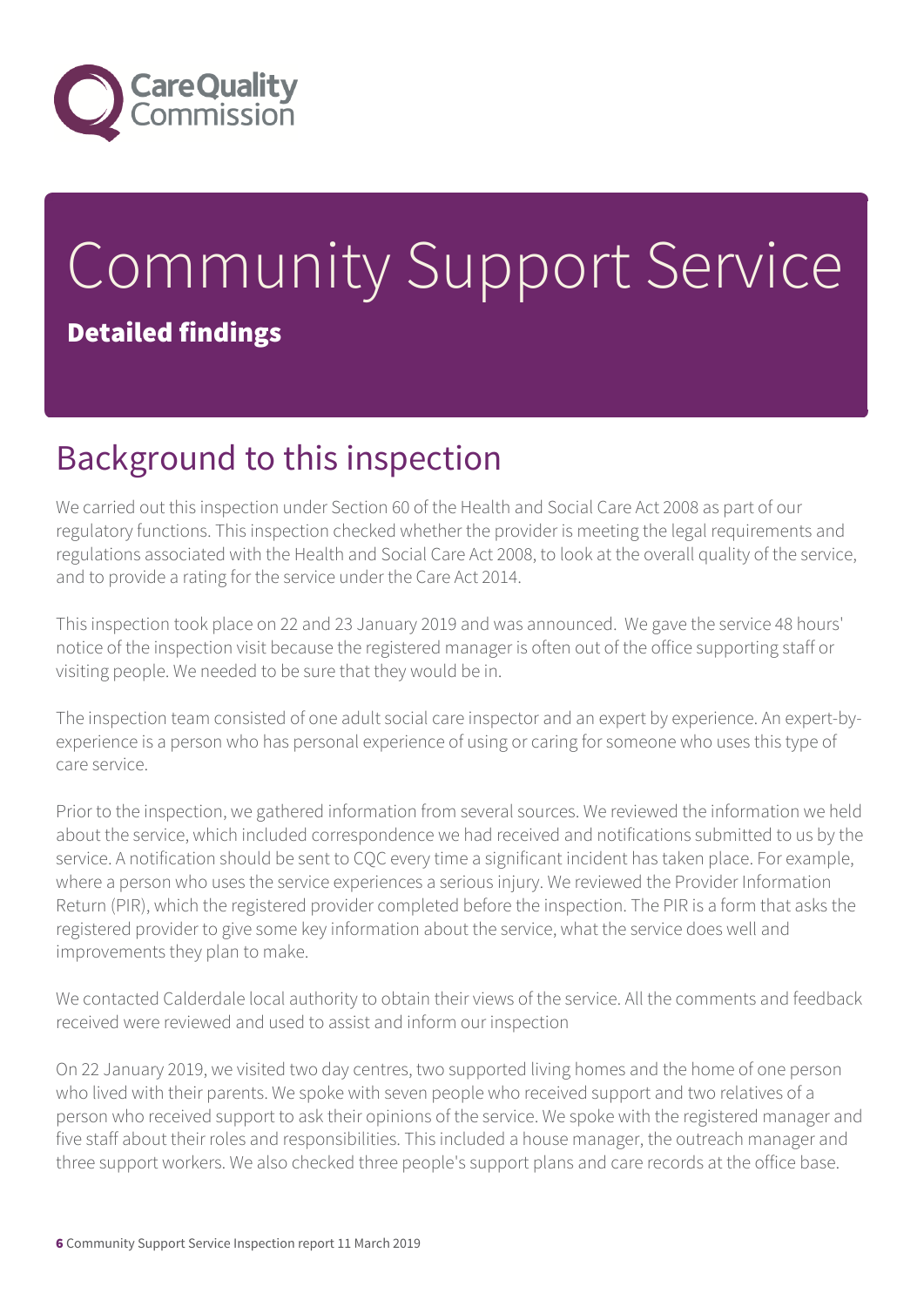On 22 January 2019, we telephoned people who received support to ask their opinions of the service. We spoke with five people supported by the service and seven relatives or representatives of people receiving support, to obtain their views of CSS.

On 23 January 2019 we visited the service's office. We spoke with the registered manager, a supported living house leader, a support worker, the outreach manager, the performance and wellbeing manager, the deputy office manager and the admin manager. We reviewed a range of records, policies and procedures. These included staff training and supervision records, three staff employment records, and other records relating to the management of the domiciliary care agency and the supported living service.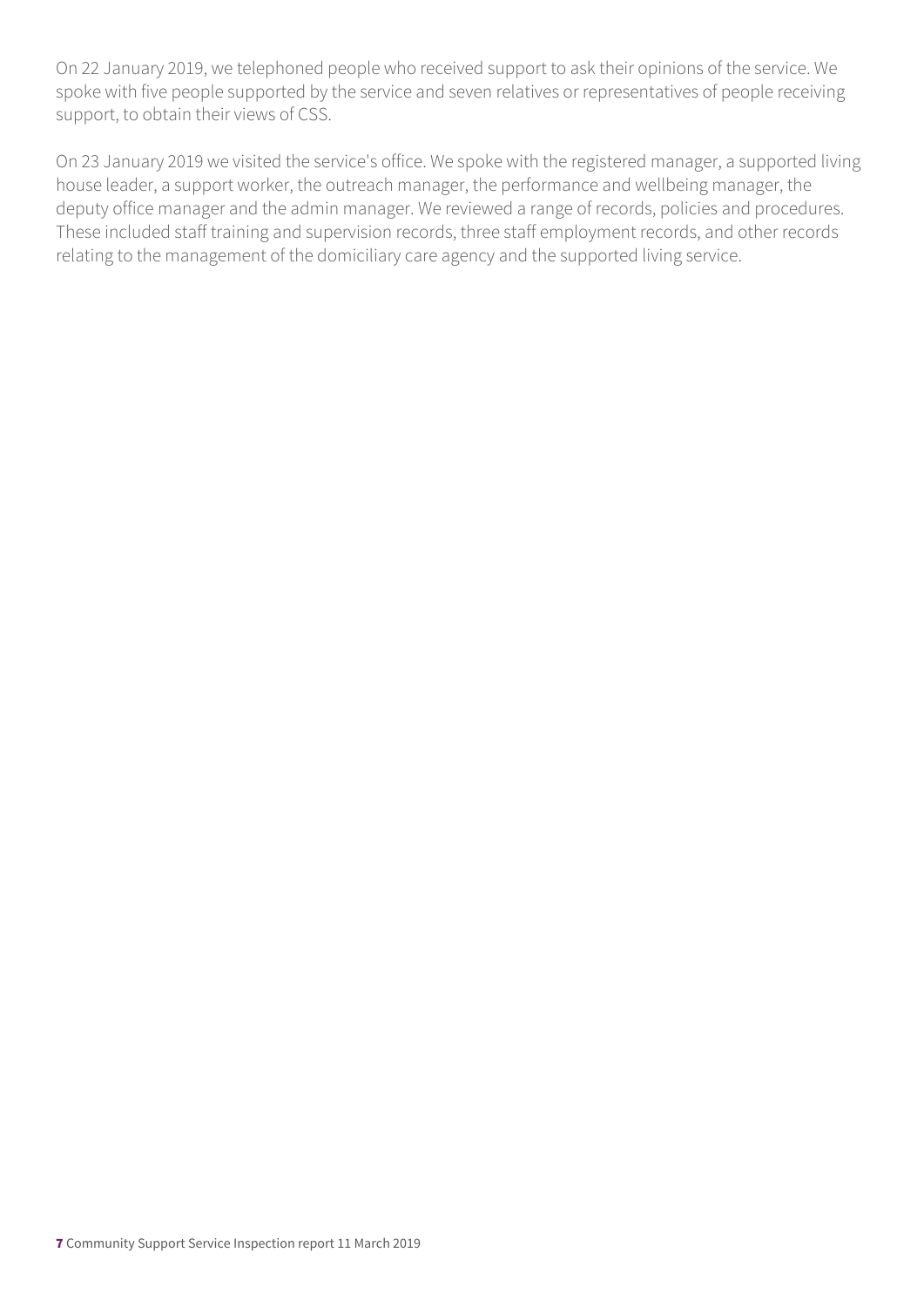#### Is the service safe?

# Our findings

People receiving support said they felt very safe with their support workers. Comments included, "I feel very safe that they [support workers] come and see me," "I feel good with them [support workers]. I feel safe" and "I am very safe."

Relatives of people receiving support all felt their family member was safe. Their comments included, "I feel [family member] is safe with the staff as they know their needs. I am really happy with the staff," "I have peace of mind my [family member] is safe and they [staff] will respond and care for them" and "I know [family member] is safe. They have a better life because of them [the service]. I wouldn't trust anyone else. They have changed our lives for the better."

The registered manager was aware of their responsibility to report safeguarding incidents as required and in line with safe procedures.

All the staff spoken with confirmed they had received safeguarding training. Staff were clear of the actions they would take if they suspected abuse, or if an allegation was made so correct procedures were followed to uphold people's safety. Staff knew about whistle blowing procedures. Whistleblowing is one way in which a worker can report concerns, by telling their manager or someone they trust. This meant staff were aware of how to report any unsafe practice. Staff said they would always report any concerns to the registered manager and they felt confident the registered manager would listen to them, take them seriously and take appropriate action to help keep people safe.

We saw a policy on safeguarding vulnerable adults was available. This meant staff had access to important information to help keep people safe and take appropriate action if concerns about a person's safety had been identified. Staff told us they knew these policies and procedures were available to them.

We found people were involved in developing a comprehensive and innovative approach to safeguarding, which enabled positive risk-taking to maximise their control over their lives. People were involved in decisions about their safety, and their wishes were respected. People were enabled to take positive risks to maximise their control over their care and support. They were also actively involved in managing their own risks. Examples included; one person being supported was involved in an incident that impacted on their safety in the local community. The person felt very strongly that they wished to continue going out on their own. The service worked closely with the police and the person receiving support to explore ways of reducing risk whilst continuing to enjoy a social activity that was important to them. The service supported another person to build up evidence for concerned family members to show they could be more independent. The person successfully moved into their own flat. We saw a written statement made by the person to show they were fully involved in considering risks and now led a full life.

We found the service worked closely with other professionals to minimise identified risk. The registered manager made links with the local fire service following the commission of a fire report to minimise the risk of fire. Fire marshal training was provided to all staff and fire safety was made a standing item on meeting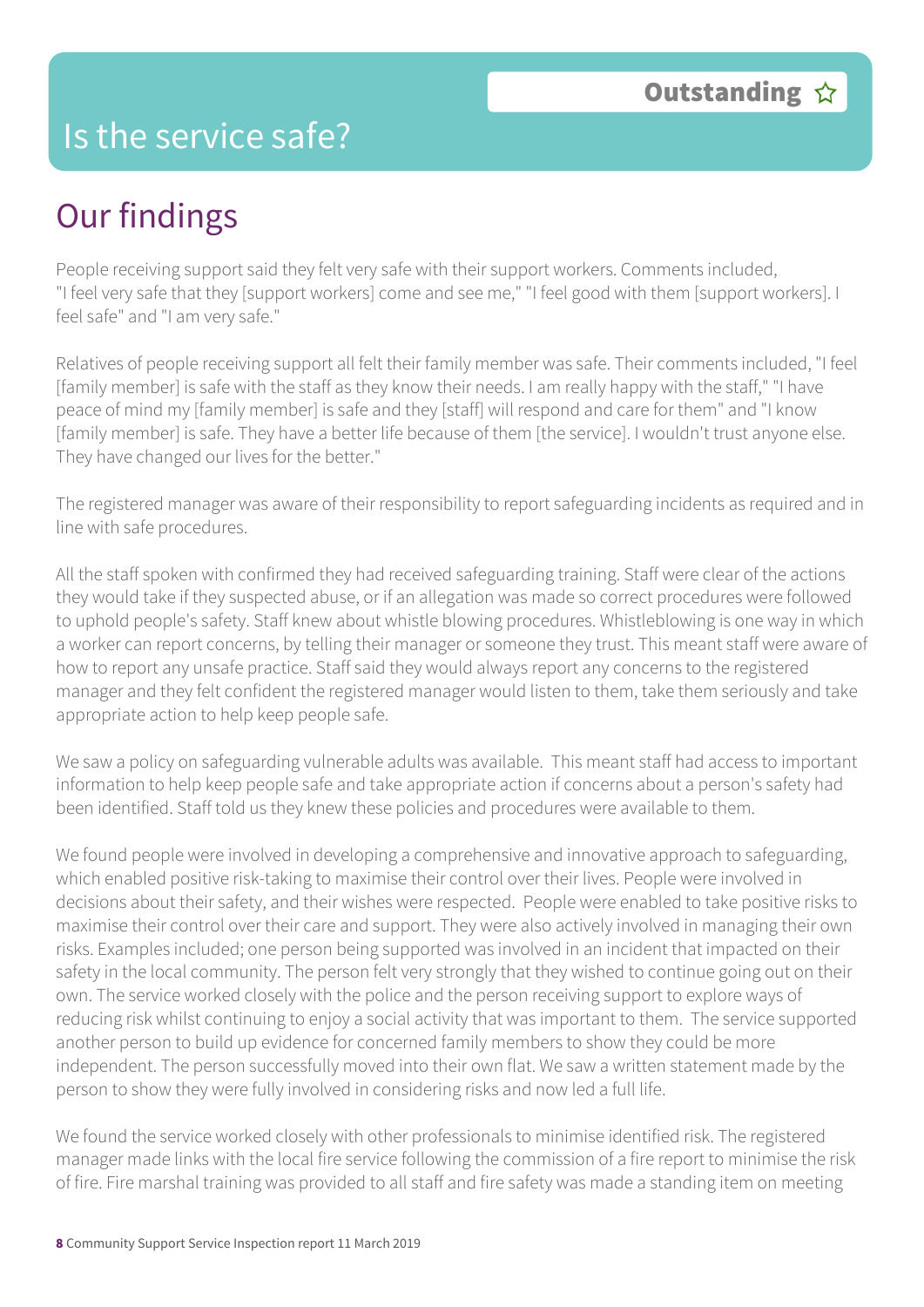agendas at the supported living accommodations. In addition, the service forged links with Calderdale's fire prevention officer and arranged for a visit to a fire station to meet fire officers and talk about fire safety, for those people who wished to. In addition, a group of people receiving support visited 'Hazard House' (a mock house belonging to the fire service that purposely contains domestic fire hazards) to show them potential hazards and minimise risk. We also found people had been provided with details of fire escape routes in their supported living accommodation. The information used pictures and diagrams to show people safe exits. This showed people were provided with a range of accessible information about how to keep themselves safe.

CSS ethos was to empower people to be as independent as possible. In order to ensure people were safe, without restricting their independence, the service had developed emergency cards which people were encouraged to carry with them whilst out on their own. The cards gave emergency contact telephone numbers. In addition, people were supported to carry 'VIP' cards, which were an initiative set up by the local authority. VIP cards provide vital information in case of a medical emergency. These examples showed staff proactively anticipated and mitigated risks to people's safety.

We checked the procedures for the safe administration of medicines. We found the service had a policy on the safe administration of medicines and worked in accordance with the local authority policy. The three people's care records checked held clear detail of the support required with medicines. Staff had received training in the safe management of medicines and records seen showed their competency was checked to make sure safe procedures were followed. We found, where the service was responsible for medicines, staff worked creatively with people to closely involve them in the management and administration of their medicines. They looked for new ways to promote independence, and worked closely with other agencies and advocates in doing so.

One person receiving support in a supported living home developed a condition which needed temporary medication both day and night. Staff found the person was experiencing pain during the night because they did not want to disturb staff for pain relief. Staff liaised with the person, their GP and their pharmacist and arranged for the pain relief to be stored in an alarmed cassette box so that the person could only access their medicine during the night when it was safe to do so. This had a positive impact for the person, which encouraged their independence and showed the service actively sought out new technology and other solutions to make sure people's needs were safely met.

We saw a detailed medicines support plan for a further person who had been actively involved and supported to move from staff administering all of their medicines, to self-administering their medicines. This had a positive impact on the person and promoted their independence.

We found the service worked closely with other agencies, such as GPs, nurses and consultants from the NHS, regarding the administration of medicines to promote people's health.

The service had signed up to the STOMP pledge (Stopping the Over Medication of People with a learning disability, autism or both), an initiative set up by the NHS. STOMP is a national initiative. The Registered Manager worked with the lead NHS STOMP nurse, following this training was provided to all staff by a local training company. This provided details of what medicines were used for, and support with the confidence to challenge whether the medicines were needed. The service developed a STOMP champion role so that staff were informed and advised of best practice. An audit of psychotropic (any medication capable of affecting the mind, emotions, and behaviour) drug use was undertaken to inform the STOMP pledge and staff training.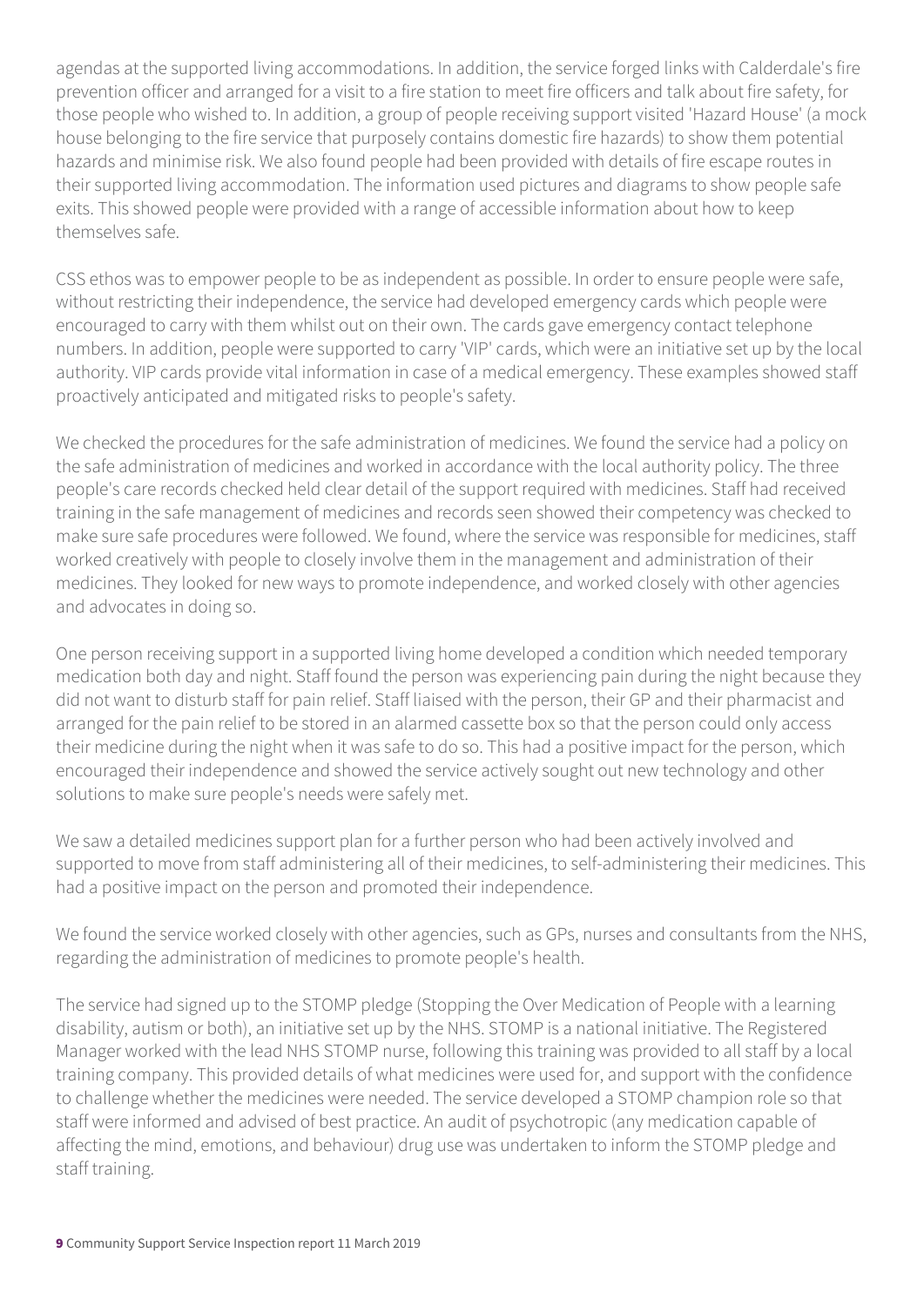Changes to people's medicines had been undertaken with relevant health professionals such as GP's and consultants, the person supported and their representatives. We found this had a very positive impact on people. For example, one person had been taking medicines for a specific condition for many years. Following STOMP training, and with the person supported and GP involvement, this medicine was reduced and stopped as observations and evidence showed it was not required. A further person, who had been lethargic and had restricted mobility had some medication stopped and as a result they were more active, more outgoing and had lost weight. Another person's medicine had been reduced and following this led a more active and fuller life.

The registered manager informed us that STOMP training for people supported by the service was planned to take place in June 2019 so that they had the skills and confidence to challenge, with support if they wished.

We found that staff had developed positive and trusting relationships with people to help to keep them safe; staff had the time they needed to do so. For example, one person was diagnosed with a specific medical condition which required the use of specific equipment during the night. The registered manager arranged for staff to be provided with relevant training and introduced temporary night staff to support the person until a review of the risk indicated this was no longer required. Another person told us he especially liked and trusted a named member of staff. They could phone them if they felt they needed to, and the service often changed support times so they could meet with this staff. This showed a flexible approach to managing risk that promoted the person's independence.

We checked the procedures for recruiting staff. We looked at three staff recruitment records. Each contained all the information required by legislation. They included proof of identity, an application form detailing employment history and a Disclosure and Barring Service (DBS) check. A DBS check provides information about any criminal convictions a person may have. This helped to ensure people employed were of good character and had been assessed as suitable to work at the service. Each of the three files contained two written references. We found a policy on staff recruitment was in place to support and inform these procedures.

We found people were actively involved in decisions about the staff, in relation to recruiting or choosing the staff who would support them. The service had a value based recruitment procedure. People supported by the service were involved in staff interviews and the questions put together were value based, and explored people's right to take risks. We saw records of the interview notes made by people receiving support to show their opinions had been considered.

We found the service actively promoted recruitment in the local area. The registered manager worked with the local job centre and held a job fayre at a local school. In addition to employing local people, some people receiving support were employed, for example in a day services café, for a few hours each week to enhance their lives.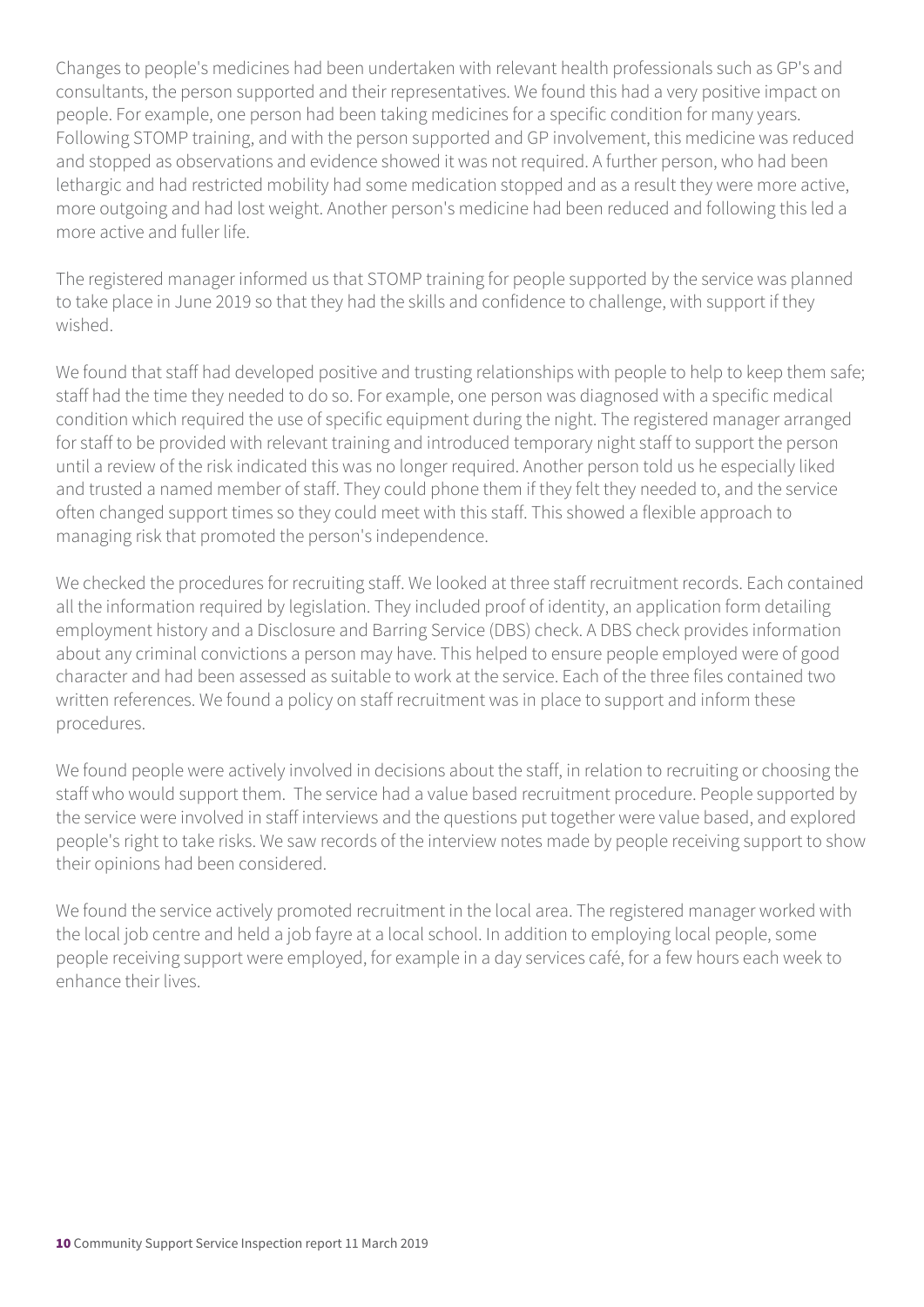### Is the service effective?

# Our findings

People receiving support told us CSS was a reliable service that met their needs. People spoke very highly of their care workers and said they had never had a missed visit or had a staff member they didn't know visiting them. People also told us their care workers arrived on time and stayed as long as they should, or longer if needed.

Comments from people supported by the service included, "I have the same carers all the time," "They [staff] are always on time," "They are good staff, I've had support for [number of] years. I get sheets with a rota telling me who will be visiting. I know all the staff, some I've known for years, some are new. I like them all. They are very nice, kind, helpful and trained very hard" and "The staff know what they are doing. I am very happy."

Relatives of people receiving support were equally complimentary. They told us the service delivered care in a way that met their relative's individual needs and ensured their health and safety. They told us the service was reliable and they also knew the support workers that would be visiting. Comments included, "It's always the same group of carers, which is amazing," "Having the same team of carers is great as they get to know my [family member]," "I think some staff know my [family member] better than I do, they are great," "It's "consistent care. Having a stable team is brilliant" and "The carers have given me a life as well as my [family member." "Training seems consistent as the staff are good," "Very efficient carers," I cannot fault this company" and "The training seems consistent as the staff are good."

No one had concerns regarding the skill and training care workers had. People receiving support and their relatives told us support workers knew what support was needed and had the skills to do their jobs effectively.

We looked at the procedures for staff training and support. We found the service worked in partnership with other organisations and kept up to date with new research and development to make sure staff were trained to follow best practice. The service also contributed to the development of best practice with other services. The registered provider had set up their own training company, which provided some training to two local authorities in addition to the services own staff. Training included mandatory subjects, such as safer people handling, infection control and food hygiene. In addition, complimentary and bespoke training was provided in subjects such as Person-Centred Support (PCS), Positive Behaviour Support (PBS), Personal Development and Supervision (PDS), sleep apnoea, dementia awareness, Prada Willi syndrome, brain injury, fire marshal, epilepsy and mental health. This showed staff training was developed and delivered around individual needs. We found specialist training was delivered following consultation with relevant health professions, such as community nurses, consultants and specialist dieticians.

We found the registered manager had met with the director of the local authority to discuss developing care staff as future leaders. They worked with business relationship managers [local authority manager's] and developed a 12-week programme, future focus framework (FFF) looking at KLOE (Key lines of enquiry), which is guidance from the Care Quality Commission. The training was then commissioned by the local authority.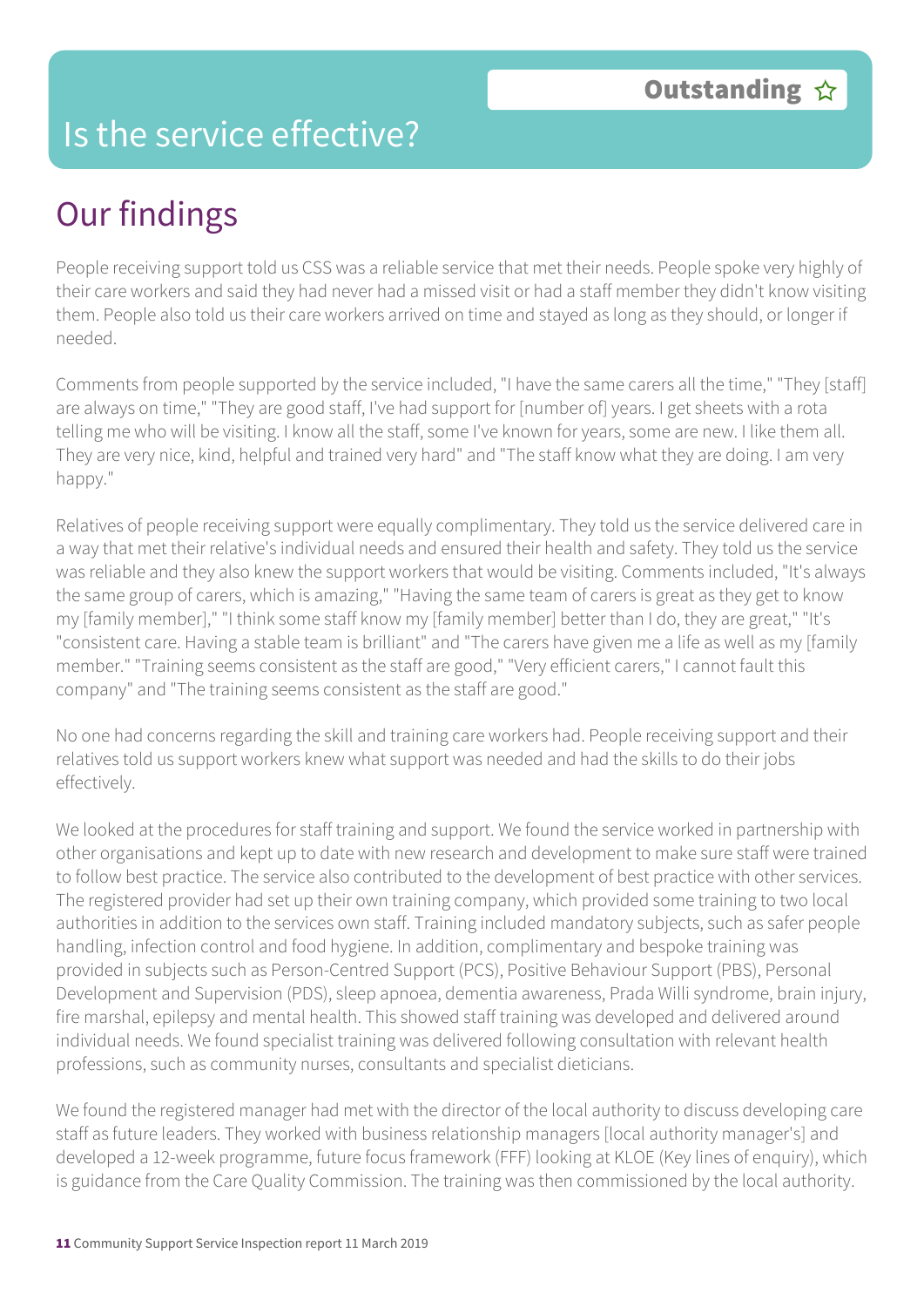Following the completion of this training, the local authority nominated the service to showcase the training at "Outstanding Social Care: Exploring good practice-building relationships" to the Kings Fund, which is a national charity working to improve health and care in England. The registered manager met with different providers on a national level to share information.

We found people who received support were involved in planning and delivering some training. The registered manager employed some people who used the service to help train staff from CSS and the local authority, in specific subjects. For example, people supported had developed and delivered training on epilepsy awareness and person-centred care. In addition, the registered provider obtained advice from a national network, a consultant and a person supported regarding Reactive Attachment Disorder (RAD) and Pathological demand avoidance (PDA). The person receiving support then helped put together and deliver training on PDA. We saw feedback from staff attending these training events had been very positive.

We found there were champions within the service who actively supported staff to make sure people experienced good healthcare outcomes leading to an outstanding quality of life. The service had champions in Wellbeing, End of life, Person centred care, Safeguarding, Stomp and medication champions.

Staff told us new staff shadowed a more experienced member of staff before working on their own as part of the registered provider's induction procedures. Staff spoken with said they were up to date with all aspects of training.

We checked records of staff supervisions and appraisals. Supervisions are meetings between a manager and staff member to discuss any areas for improvement, concerns or training requirements. Appraisals are meetings between a manager and staff member to discuss the next year's goals and objectives. These are important to ensure staff are supported in their role. The records showed support staff had been provided with regular supervision and an annual appraisal for development and support. All the staff spoken with said they received formal supervisions and could approach management at any time for informal discussions if needed. This showed staff were appropriately supported.

People told us visit times were flexible and did not hinder or restrict access to health care. People's care plans checked held clear information on health and the staff actions required to support specific conditions. We found examples to show partnership working had had a positive impact on individuals. For example, the service worked with a person's GP and provided longer hours to support them at home, preventing a hospital stay. Another person was identified as needing a lifesaving operation, but their weight prevented surgery. The service supported the person to obtain specialist support and they lost a significant amount of weight. The person won a lifetime achievement award and their consultant used the story in national magazine to help inspire other people. A further person was supported with their diet and weight. They now no longer require medicine for a specific health condition and said, "I have a lot more energy." One relative told us, "If my [family member] needs a GP, they [staff] will contact one and keep me up to date."

The care plans checked showed people's dietary needs had been assessed and any support people required with their meals was documented. People told us, "I'm always asked what I would like to eat or drink" and "I like all my carers and they always ask me what I would like to eat and drink."

We asked people if they found it easy communicating with the office staff. They told us they had been provided with telephone numbers and could always speak to someone at the office if they needed to. They told us the registered manager was very good at keeping in touch with them. Every person spoken with had met the registered manager and knew them by name. They told us the registered manager telephoned them to ask how things were. This showed effective communication between the service, people supported and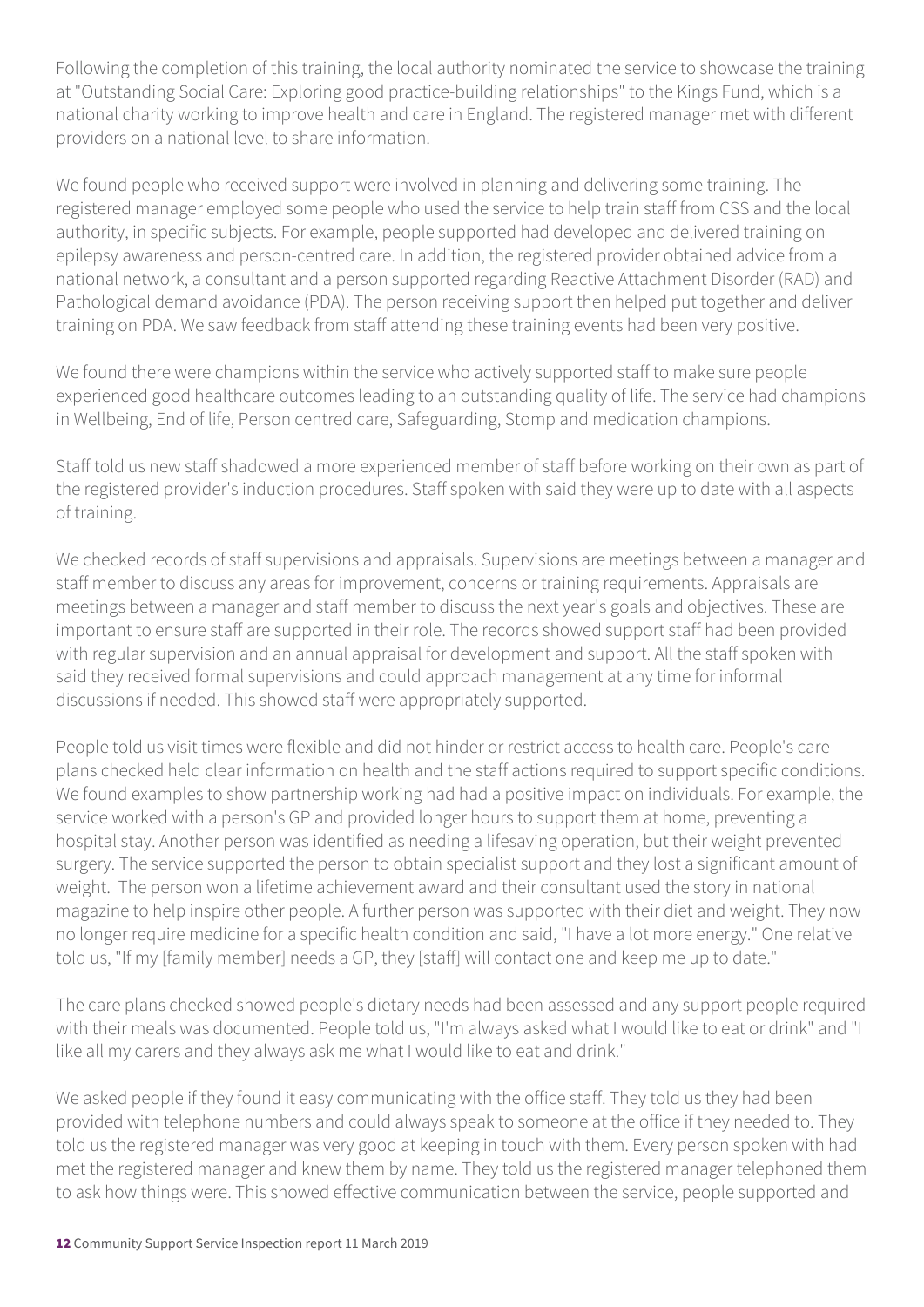their relatives.

The Mental Capacity Act 2005 (MCA) provides a legal framework for making particular decisions on behalf of people who may lack the mental capacity to do so for themselves. The Act requires that as far as possible people make their own decisions and are helped to do so when needed. When they lack mental capacity to take particular decisions, any made on their behalf must be in their best interests and as least restrictive as possible.

For people being supported in the community, who need help with making decisions, an application should be made to the Court of Protection.

We found policies and procedures were in place regarding the MCA so staff had access to important information. We found the service was working within the principles of the MCA.

People told us they felt consulted and staff always asked for consent. The care plans we checked all held signed consent to care and treatment records to evidence people had been consulted and had agreed to their plan. This showed important information had been shared with people and they had been involved in making choices and decisions about their support.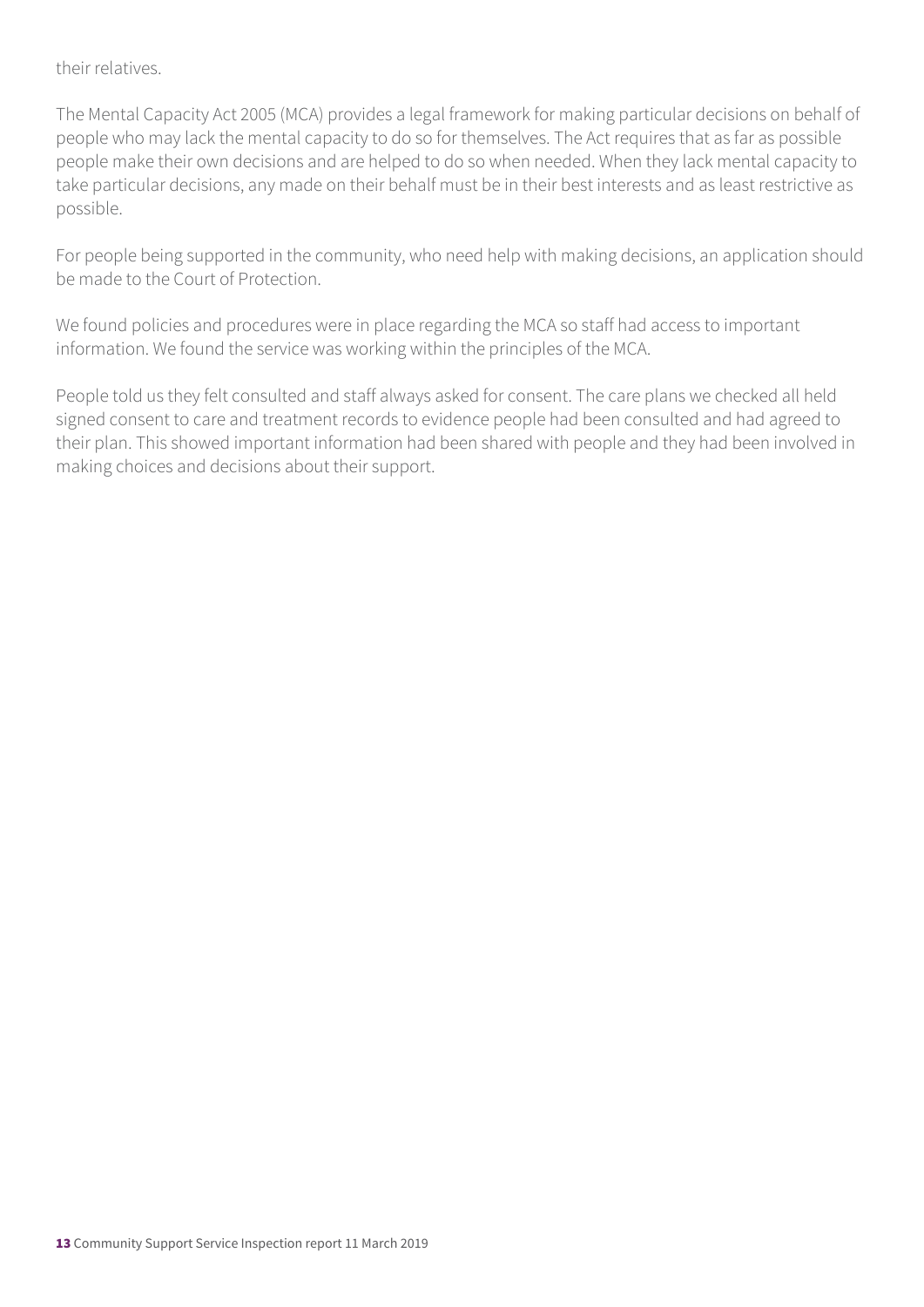### Is the service caring?

# Our findings

People made very positive comments about CSS. They told us care workers were all very caring and would always ask them how they were feeling and what they would like help with, treating them with respect and respecting their views. One relative of a person receiving support told us, "I have had the same agency [for many years]. They [the service] have given [family member] a life. They have given me a life. We couldn't cope without them."

Comments from people receiving support included, "Very caring staff, cannot do enough for me", "I get kindness from CSS," "Staff respect me and my home," "[Care] staff and office staff listen to my needs and try and help me," "The staff encourage me to make decisions," "I'm really happy with my carers," "The overall care is excellent" and "I feel very supported."

Relatives of people receiving support also spoke very highly of CSS. Comments included, "We are really happy with the staff," "All the staff are very caring and understanding," "Fabulous carers," "They [staff] really do care. They treat my [family member] with respect" and "We are very lucky to have this service."

We found staff displayed a caring approach that had made a difference. Examples included; Staff inviting a person to a music festival because they had a spare ticket and the person enjoyed the same kind of music and the service including this as part of the person's individual support. The service arranging for temporary night cover, and staff volunteering to provide this, to stay with a person to avoid their hospital admission. Staff working on planned days off to accommodate a person's changed plans. Staff volunteering to work nights to monitor a person's health. Staff accompanying a person on their 'dream trip' to Australia. Staff happily spending time on the phone to a person who calls them regularly because the person feels a connection to them. These examples demonstrated the registered manager and staff were highly motivated and offered care and support that was exceptionally compassionate and kind in a way that exceeds expectations. Staff demonstrated a real empathy for the people they cared for.

To promote a caring culture the registered manager had introduced the Care Awards for people supported and staff. The awards were to recognise achievement and promote positivity. The awards included, 'Most improved', 'Shining star', 'Outstanding contribution,' 'Most person centred' and 'Best team.' The registered manager organised an annual social event, which included a meal and entertainment. The event was sponsored by local businesses and the town's mayor presented the awards. One person supported by the service very proudly showed us their award, which meant a lot to them.

We found the registered manager had helped set up the Pauline Bear charitable trust to fund raise and help people in the local community and people supported by the service. People receiving support volunteered to fund raise, which reflected and represented the caring ethos of the service. We saw the Pauline Bear trust newsletter which showed people had been helped in a variety of ways, for example, money for a new bed and funding a family break following a bereavement.

Staff we spoke with were highly motivated. They could describe how they promoted dignity and respect and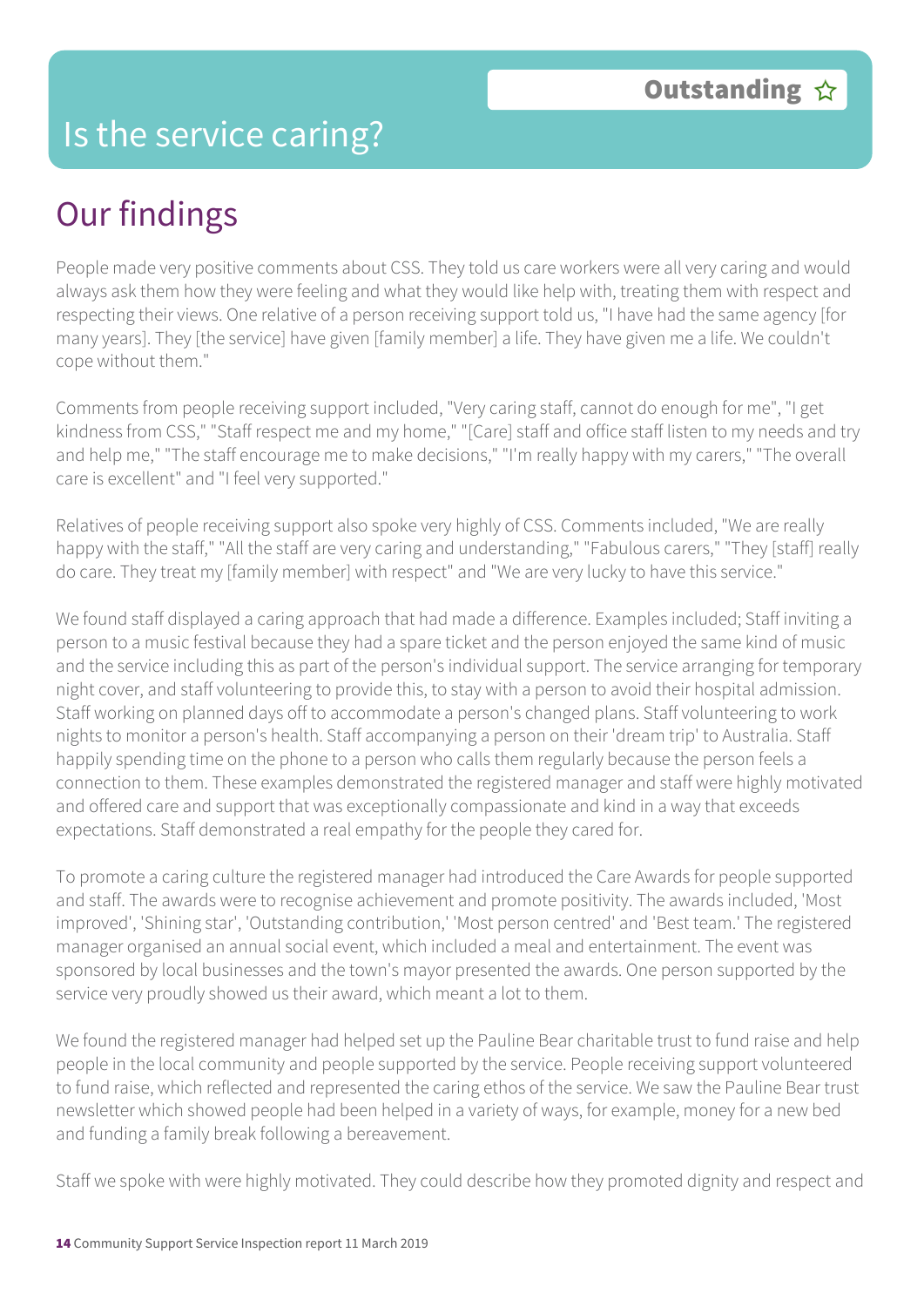were driven by what was right and important for the individual they supported. Staff told us they demonstrated this by their actions. We observed very caring and respectful interactions between staff and people supported by the service. Without exception, people were encouraged to be involved, their opinion was sought and staff took time to listen to people. It was obvious that staff and people receiving support knew each other well and had mutual respect.

Staff were proud of the service and told us, "I love my job. It is a joy working here" and "I'm really proud to work here. We are all very caring." Staff told us one of the strengths of the service was they had time to get to know people because they always visited the same people.

The registered manager demonstrated, by example, a clear commitment to promoting a caring culture throughout the service. This was strongly supported by the feedback we received from people who used the service and through discussions with staff members.

People receiving support and their relatives said they had been very involved in writing the support plan. They explained the registered manager had visited them to discuss this and they, or senior staff' regularly asked their opinion to check the support plan was still up to date. People said if any changes were required they only had to tell the care worker or the registered manager and they would update the plan. This showed people had been involved in discussions about their support and important information was available so staff could act on this.

The registered manager told us and we saw evidence that information was provided to people who used the service about how they could access advocacy services if they wished. We found information on advocacy services were provided in the service user guide. An advocate is a person who would support and speak up for a person who doesn't have any family members or friends that can act on their behalf.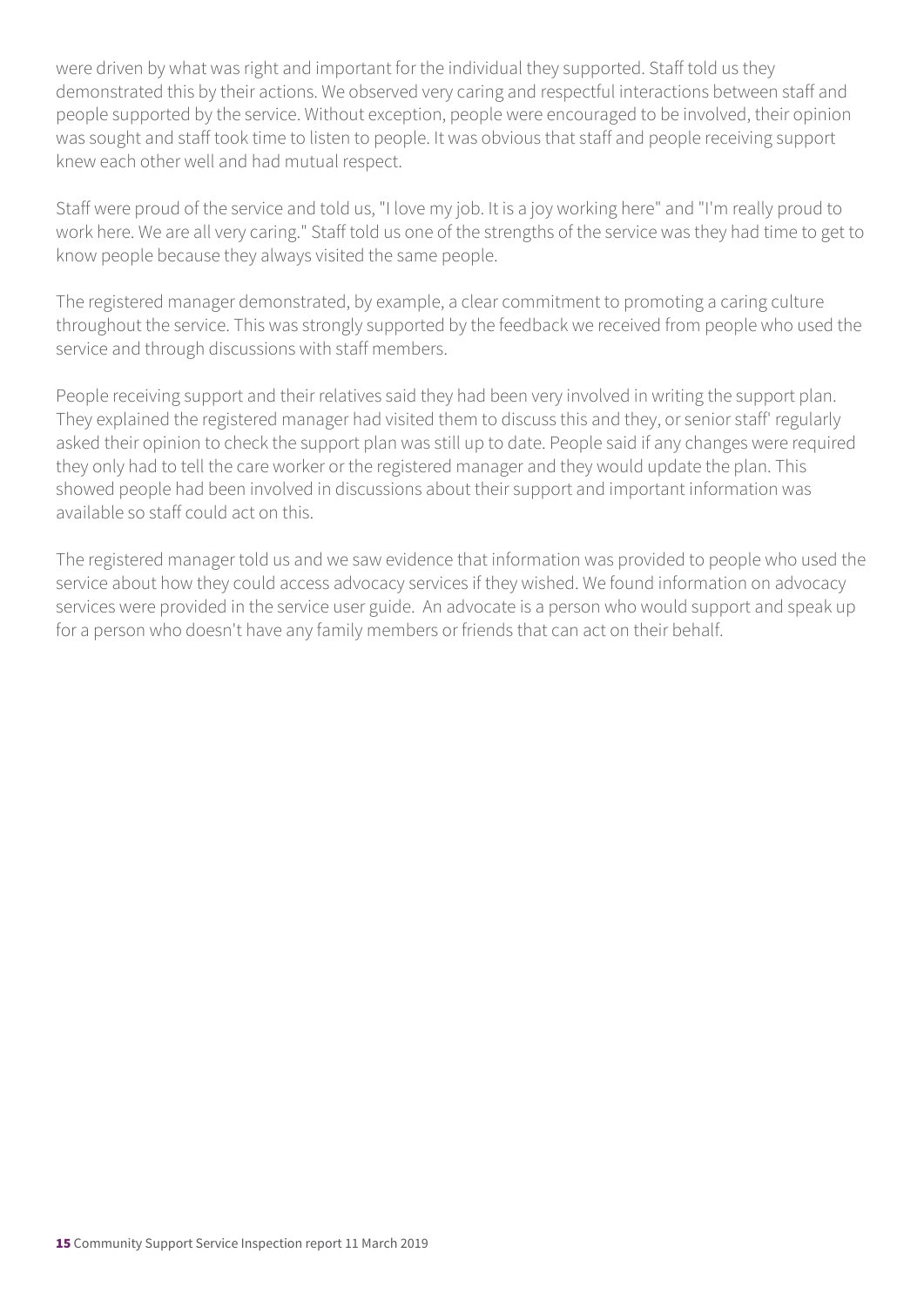### Is the service responsive?

# Our findings

People receiving support and their relatives were aware they had a care plan and felt they were involved with their care and support. People spoken with said the registered manager had visited them in their home to discuss their care needs and agree their care plan before support was provided. People told us they had been consulted by the registered manager or senior staff in subsequent reviews of their care plans. Comments included, "I was involved in the care plan and reviews," "We have regular reviews," "I'm always involved in the care plans and reviews," "I helped to write my care plan and talked to them [staff] about everything" and "The care planning was good. I could give my views."

People told us they could read their care plans and had access to important information provided in the service user guide. We saw information was available in alternative formats, such as large print, pictures and symbols so that all information was accessible.

We checked three people's care plans. We found the care plans contained detailed information about the care and support identified as needed. They also contained detailed information about the person's life history, culture and what was important to them. The plans were individual to the person. They were regularly reviewed and updated in line with the person's changing needs.

The care plans checked contained information on relevant health conditions and details of the actions required of staff to support any specific medical conditions, so that staff were aware of important information. This showed this aspect of people's individual and diverse needs were known and met.

The registered manager and all other staff spoken with clearly knew the people they supported very well and could describe in detail their support needs, likes and dislikes. All staff we spoke with were well informed about the people they provided care and support to. They were aware of their likes and dislikes, preferences and interests, as well as their health needs, which enabled them to provide a personalised service. This showed equality, diversity, and human rights were recognised and promoted.

We found the service was responsive to people's changing needs. People supported, and their relatives, told us the service was flexible and visit times could be changed at short notice to respond to people's needs. For example, one person's support times were changed to accommodate their social events.

We also found the service was responsive to people's changing health needs. For example, staff became aware that one person's behaviours were changing. The service liaised with the person's GP and psychiatrist and following this they were diagnosed with a specific condition. Staff are now supporting this person with this condition. On another occasion staff provided temporary support overnight to meet a person's changing health needs.

People receiving support, and their relatives, told us the service was very responsive to their needs. They told us they would contact the office with any concerns and had the number to contact the office. People also told us they could speak to their care workers if they had any worries. Comments included, "Any issues I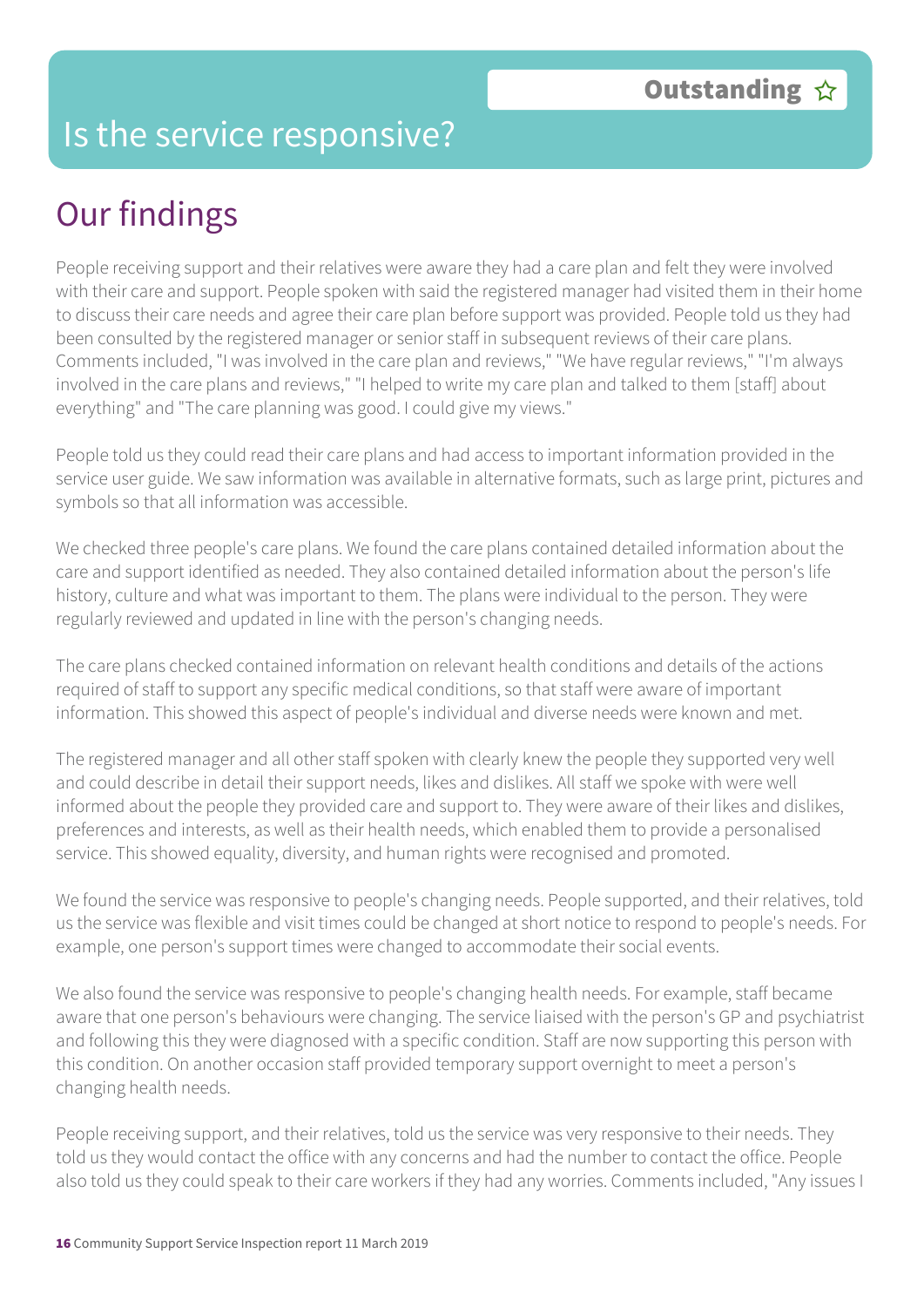would tell my carer," "I feel listened to," "Any issues I call the office and they resolve things," "The company is amazing, any problems I just speak to the office and they will action," "The office staff are great, very accommodating and super supportive," "I feel listened to and valued" and "They [staff] are always ready to listen to any concerns. Very accommodating staff."

We found strong evidence of community links and partnership working. The registered manager set up a social enterprise scheme, involving people who used the service to support the local community. The services provided included running a café, preparing for employment workshops, recycling, a gardening service and an ironing service. People from the local community, and people supported by the service, had found paid employment as a result of this. In addition, the registered manager set up a programme at a local school to provide work experience for people using the service, exploring employment in the caring arena. The registered manager told us in local floods, the services training centre had become a community hub, providing an emergency response and help to people who temporarily had no home. This has had a positive impact on the local community.

We found examples of innovative practice to improve service delivery. The registered manager used technology to improve services. Each person receiving support, and each member of staff, had access to the services online portal. People receiving support could access, via their mobile phone or computer, their programme for the week which gave details of times of visits and names of staff supporting them for that week. The portal gave people the opportunity to 'ask a question,' 'make a comment' or 'make a complaint.' The registered manager told us people sometimes used the portal to change their support times to better meet their need. We accessed the portal and found it also gave details of forthcoming social events that people could join if they wished, and photographs and pen portraits of the staff providing support.

We looked at the registered provider's complaints policy and procedure. It included information about how and who people could complain to. The policy explained how complaints would be investigated and how feedback would be provided to the person. There was also advice about other organisations people could approach if they chose to take their complaint externally. For example, the local authority. Information about complaints was also in the 'Service User Guide' that each person was given a copy of when they started to use the service. We found copies of the 'Service User Guide' in the care files kept at people's homes. This showed people were provided with important information to promote their rights. The registered manager informed us the service had no complaints or concerns.

Staff we spoke with said the registered manager was accessible and approachable and dealt effectively with any information.

The registered manager told us, where a person was supported with end of life care, a multi-disciplinary team of healthcare professionals was involved and worked with the service to plan care and support the person in line with the person's wishes. We spoke with a member of staff who shared details of a comprehensive support plan, written in conjunction with the persons family and consultant, to meet their holistic needs as they approached the end of their life. The service had an end of life champion so that staff had access to advice and best practice guidance. The registered manager told us people using the service had chosen a memorial bench for a day services garden in memory of a friend. This showed that end of life care was considered and supported.

We found the service provided social activities in line with people's interests and wishes. The service ran a 'Beat the Boredom' club and 'Healthy options' club so that people had more social opportunities. The clubs held events like trips to the cinema, crafts, quizzes and meals from around the world exploring different cultures. People told us they, or their family member, was supported to lead a fulfilling life. Comments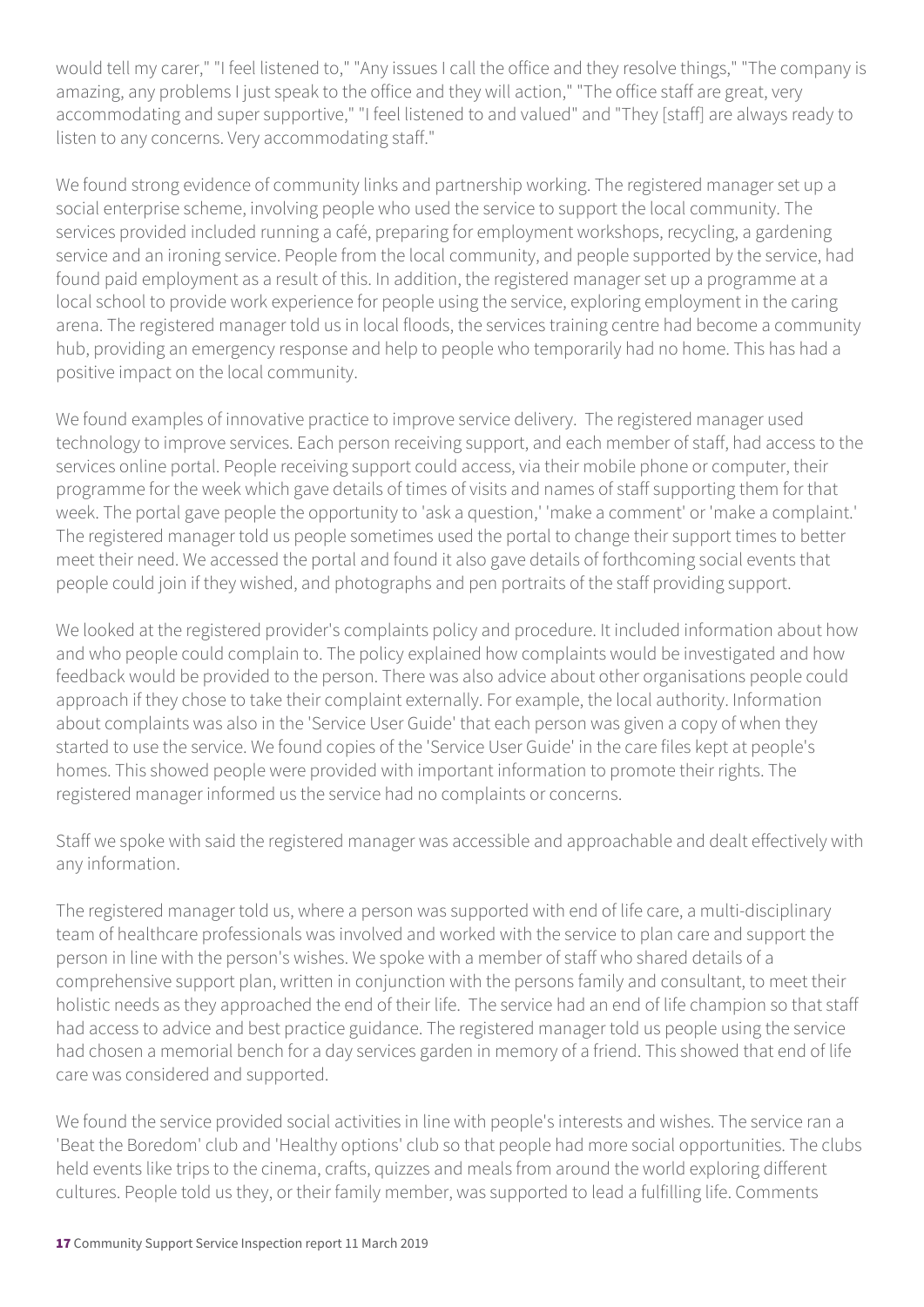included, "The staff take me anywhere I want to go," "They [staff] encourage my [family member] so much. They are doing amazing and this is due to their support," "[Family member] attended a wedding recently and my family couldn't believe their improvement," "They [staff] encourage my [family member] to access services and attend groups like day care," "My [family member] goes out all the time, they [staff] have taken him America," "Staff take on board my likes and dislikes and look for activities to do," "Having the care staff encouraging me to do as much as I can is a good thing to keep me active" and "They [staff] encourage my [family member] and this has helped them considerably." This showed the service actively promoted social opportunities to enhance people's life.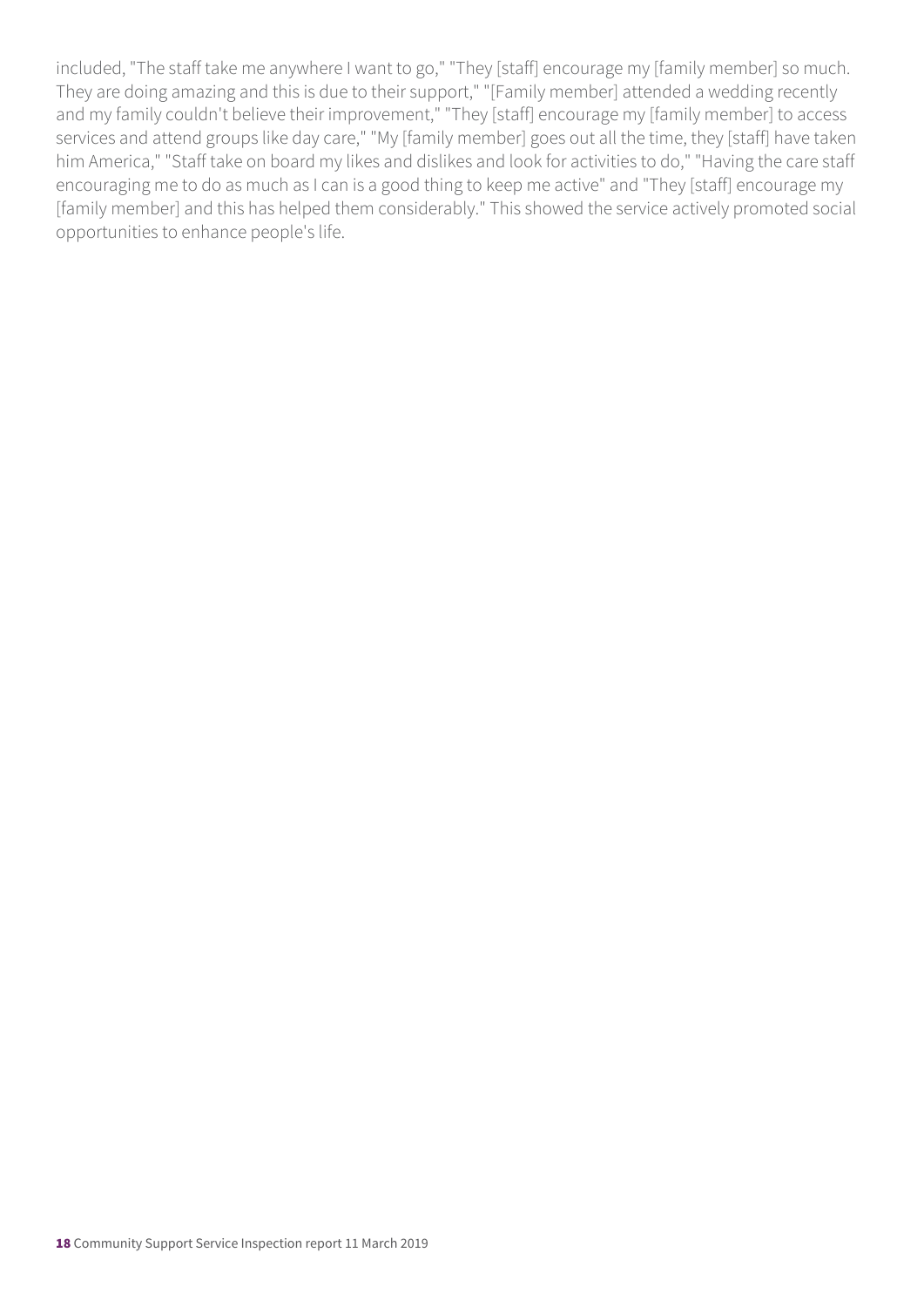### Is the service well-led?

# Our findings

The manager was registered with CQC.

There was a clear management structure including a registered manager who had been in post since the service began operating. People receiving support, their relatives and staff were fully aware of the roles and responsibilities of managers' and the lines of accountability.

The registered manager was an excellent role model, who actively sought and acted on the views of people. They had developed and sustained a positive culture at the service. Without exception people using the service, their relatives and staff all spoke very highly of the registered manager.

People receiving support and their relatives told us they knew the registered manager and found them very supportive and approachable. Comments included, "[Registered manager] is a lovely personality, there has always been an openness, if there is a problem we find a solution. I had built up a wall but [the registered manager], with their compassion and respect, broke that down. CSS have saved us. [The registered manager] has been an angel. We saw a way forward and could make plans. They have made a massive difference. They gave us a future" and "[The registered manager] is wonderful. They have given [my family member] a life. Their life would be dull without them, I would recommend without a doubt. I know [family member] is safe, they have a better life because of them. I wouldn't trust anyone else."

People told us they felt the service was well led and they felt listened to and valued. Comments included, "The care team is fantastic. We are extremely happy. I have been asked for feedback and the office ask me how the care is" and "I'm really happy with the carers. They welcome feedback. All the staff are very approachable"

We found the registered manager had developed a culture where people using the service felt involved and valued. Examples of how this positive culture was promoted included people being actively involved in the Care Awards, being involved in fundraising charity events with staff such as sponsored walks, being actively involved and supporting The Pauline Bear Trust. In addition, people using the service were encouraged to vote for staff in award schemes so that they felt their opinion mattered. People were involved in the recruitment and training of staff. These examples demonstrated people were actively encouraged to be involved.

The registered manager accompanied us on home visits and visits to two day centres. It was evident they knew people very well. They were greeted very warmly by the people we visited, and their relatives. Without exception, people said they felt involved and cared for. People felt they mattered.

Staff were equally very positive about the management of the service. There was evidence of an open and inclusive culture that reflected the values of the service. Every member of staff, irrespective of their role, said they felt valued by the registered manager and director. This was further evidenced in the sense of pride staff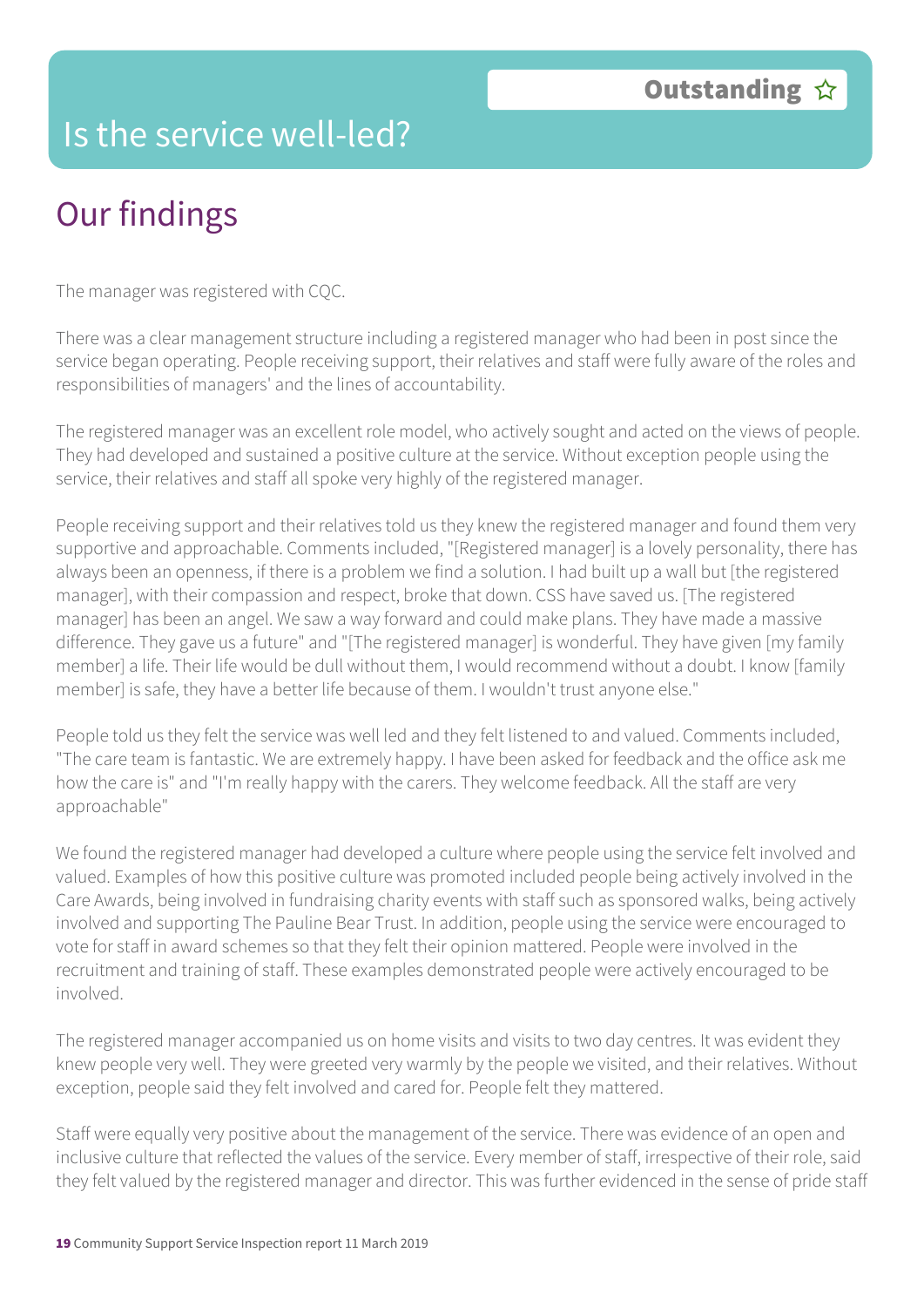had in their job and the service. Their comments included, "I love my job. I feel proud to say I work for CSS", "I have joy working here. [The registered manager is truly amazing," "I would be happy for CSS to support somebody I loved. If anything happened to me I would want CSS to support me. We have a sense of achievement working here." "[The registered manager] always gives 100 percent, so we [staff] give 100 percent. That means service users get 100 percent."

Staff said the registered manager was approachable and commented, "[Name of registered manager] is fantastic. They are very supportive" and "They are a great manager and always supportive".

Staff told us and records showed staff meetings were held to share information. Staff said communication was excellent and they were encouraged to contribute to meetings.

The service had an out of hours on call system so any emergencies could be dealt with. People receiving support, their relatives and staff confirmed there was always someone available to give advice when needed.

We found the registered manager had developed innovative ways of promoting and encouraging a positive culture that helped staff develop a real sense of commitment and feel valued. This was evidenced by the annual Care Awards.

We found the registered manager set up and chaired the Registered Managers Network, attended by both private and local authority managers'. This helped to shape services in Calderdale and break down barriers in communication and sharing- partnership working. The first meeting was held in 2016 and 15 people attend. The network now has 35 members and is growing. The meetings share best practice, and invite experts to provide training, for example, the head of local authority safeguarding, the director of social services, the local authority strategic commissioning manager, the Care Quality Commission and the local authority's business relationship managers. The registered manager told us that they had been interviewed by the strategic body for workforce development in adult social care in England about setting up the network, to promote these on a national level. This showed excellent partnership working.

We have reported in the relevant sections of this report the service had forged links with local police and fire services, which also promoted partnership working.

We looked at the arrangements in place for quality assurance and governance. Quality assurance and governance processes are systems that help providers to assess the safety and quality of their services, ensuring they provide people with a good service and meet appropriate quality standards and legal obligations.

We found a quality assurance policy was in place and saw audits were undertaken as part of the quality assurance process, covering all aspects of the running of the service. Records seen showed senior staff undertook regular audits to make sure full procedures were followed. Those seen included audits of care plans, MARs and daily records.

As part of the quality assurance procedures, we found regular spot checks to people's homes took place to check people were being provided with relevant and appropriate support.

The audits and spot checks seen identified the actions taken to resolve any issues identified. We found the registered manager undertook audits and questioned practice so gaps could be identified and improvements made. We found audits of care records and spot checks were undertaken by the registered